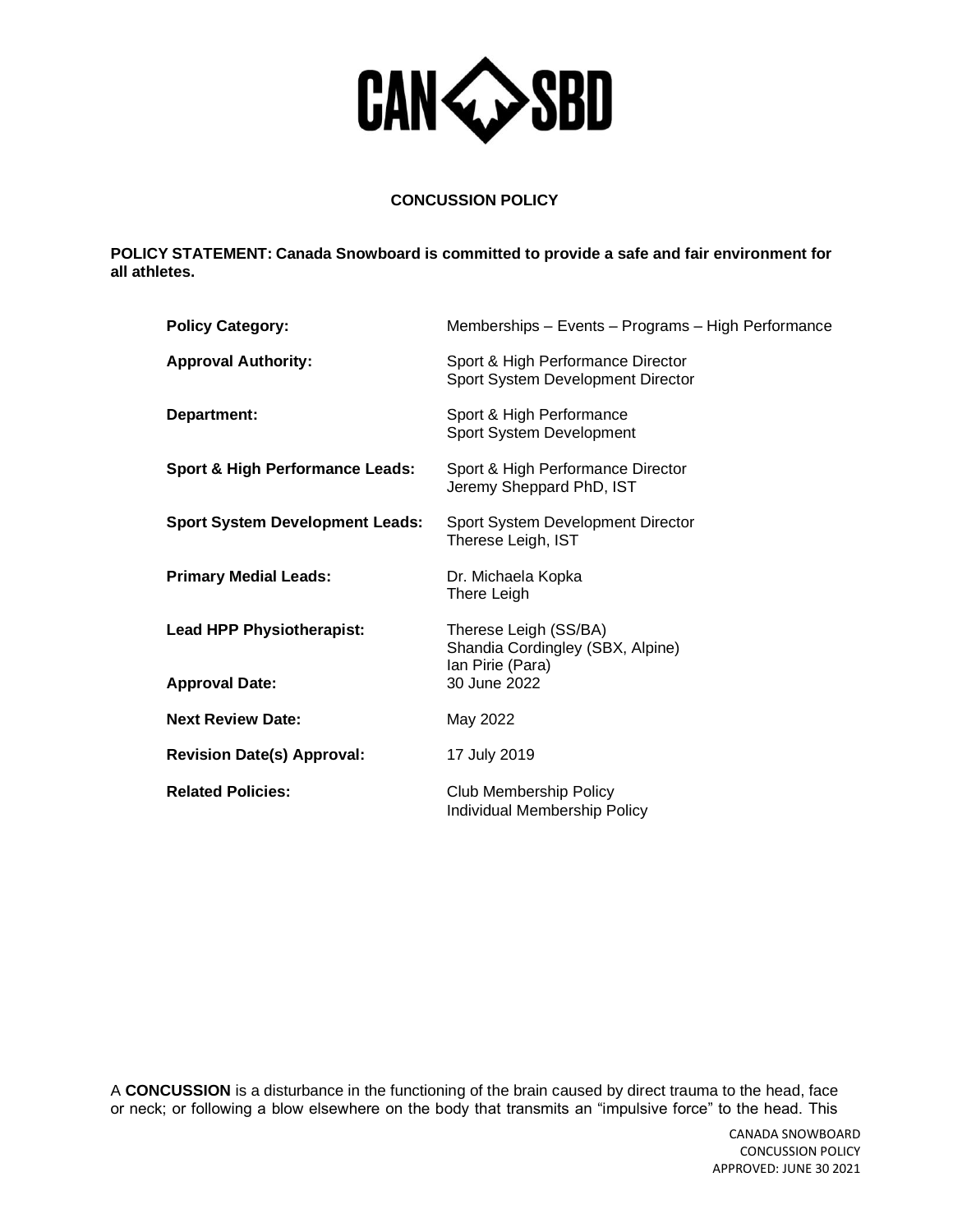

results in the rapid onset of a short-‐lived impairment of neurologic function that resolves spontaneously. There **may** or **may not** be a **loss of consciousness (LOC)**, but frequently there is **retrograde** amnesia which is difficulty recalling events immediately prior to the injury, and/or **anterograde** amnesia which is difficulty recalling events that occur following the concussive injury. Athletes suffering from a concussion can display a wide variety of signs and symptoms, some of which can be very subtle. Resolution of clinical and cognitive symptoms typically occurs gradually, over a 7--‐ 10 day period, but research shows that it typically takes the brain 22-30 days to fully recover. Some athletes may also have a more prolonged recovery.

There is currently no way to predict this in advance. It is also common that further (new) concussive injuries can cause the same or worse symptoms, with increasingly less force – especially if the athlete returns to training/competition before the brain is fully recovered.

### **1. POST CONCUSSIVE SYMPTOMS**

Post concussive symptoms can be physical, cognitive and emotional.

- **Physical or "somatic" symptoms –** include headache, nausea, and dizziness, ringing in the ears, double vision or other visual disturbances.
- **Cognitive symptoms –** include confusion, amnesia, disorientation, poor concentration, memory disturbance.
- **Emotional symptoms –** include depression, moodiness, anger, easy irritability. There can also be problems with coordination and balance (vestibular function)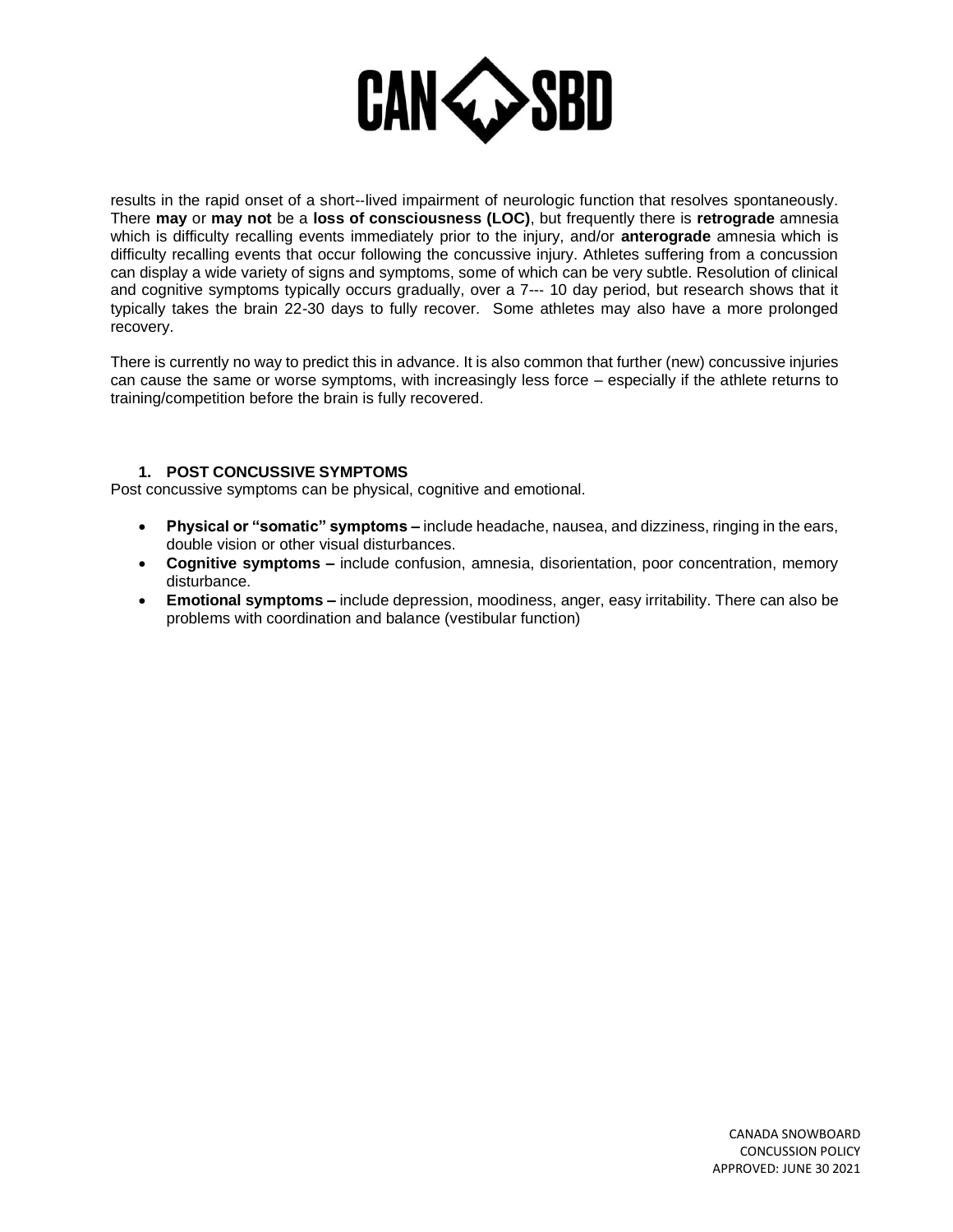

# **2. PRE-**‐**SEASON ASSESSMENT**

Canada Snowboard recommends all athletes shall undergo at **minimum the SCAT5 (Standardized Concussion Assessment Tool). Preferably the athlete should undergo a comprehensive baseline of SCAT5, combined with additional multiple tasks and computerized cognitive testing through Complete Concussion Management Inc (CCMI).** The baseline should be re-evaluated, i.e., base-line screening, every preseason.

It is important to identify athletes who are not fully recovered from previous concussions, as they are more vulnerable for recurrent injury, persistent post--‐ concussive symptoms, cumulative neurological problems, and potentially even injuries that are life--‐threatening.

Coaches will be required to complete the [Making Headway in Sport concussion training.](https://thelocker.coach.ca/onlinelearning#MHW-SB-E) This is also available to parents and athletes. It includes concussion physiology, concussion recognition, acute injury management. Additional concussion learning resources will also be provided. Additionally, coaches are advised to complete the [CCMI Concussion Sidelines training](https://courses.completeconcussions.com/concussion-sideline-course-coaches-trainers-school-teachers/) for coaches and activity leaders, especially if their athletes are in the CCMI database

### **3. ACUTE INJURY MANAGEMENT FOR CONCUSSION**

Should a crash or head injury occur, the injured athlete will be evaluated as soon as possible, in cooperation with local medical and paramedical staff. Athletes with a suspected concussion should be escorted by a teammate, coach or responsible adult to a physician.

If an athlete is suspected of sustaining a head or spine injury during a training or competition, an ambulance should be called immediately to transfer the patient to the nearest emergency department for further medical assessment.

If the concussion occurs during a Canada Snowboard Sanctioned competition coaches must report any suspicion of a concussion to the National and/or FIS technical Delegate. If the concussion occurs during club or provincial training the coach must notify the Provincial/Territorial Snowboard Association (PTSA) Technical Leader or Club Lead. All concussions must be reported in writing through the Snow Reg platform. (Injury report)

An experienced certified athletic therapist, physiotherapist or medical doctor providing medical coverage for the sporting event may make the determination that a concussion has not occurred based on the results of the sideline medical assessment.

#### **However, athletes CANNOT be cleared to return to training/competition by paramedical staff or team coaches.**

Any athlete who is thought to have suffered a concussive injury (even if the incident is not witnessed) will be withdrawn from that competition or training session, and shall undergo a formal medical evaluation as soon as possible. Any athlete complaining of headache, nausea, change in vision, ringing in the ears, confusion, or dizziness; or displaying poor coordination, poor balance, difficulty answering questions or easy distractibility, should be immediately brought to the attention of the physician and physiotherapist.

It is critical that any athlete suspected of having a concussion not be left alone. He/she should be carefully monitored for any signs or symptoms of deterioration in the immediate post-injury period.

In the event of a **structural brain injury**, signs and symptoms may include: increasingly severe headaches; decreasing level of consciousness; increasing tiredness and confusion; lateralizing (to one side) weakness; or persistent vomiting. Any one of these symptoms requires emergency assessment. Neuro---imaging (CT or

> CANADA SNOWBOARD CONCUSSION POLICY APPROVED: JUNE 30 2021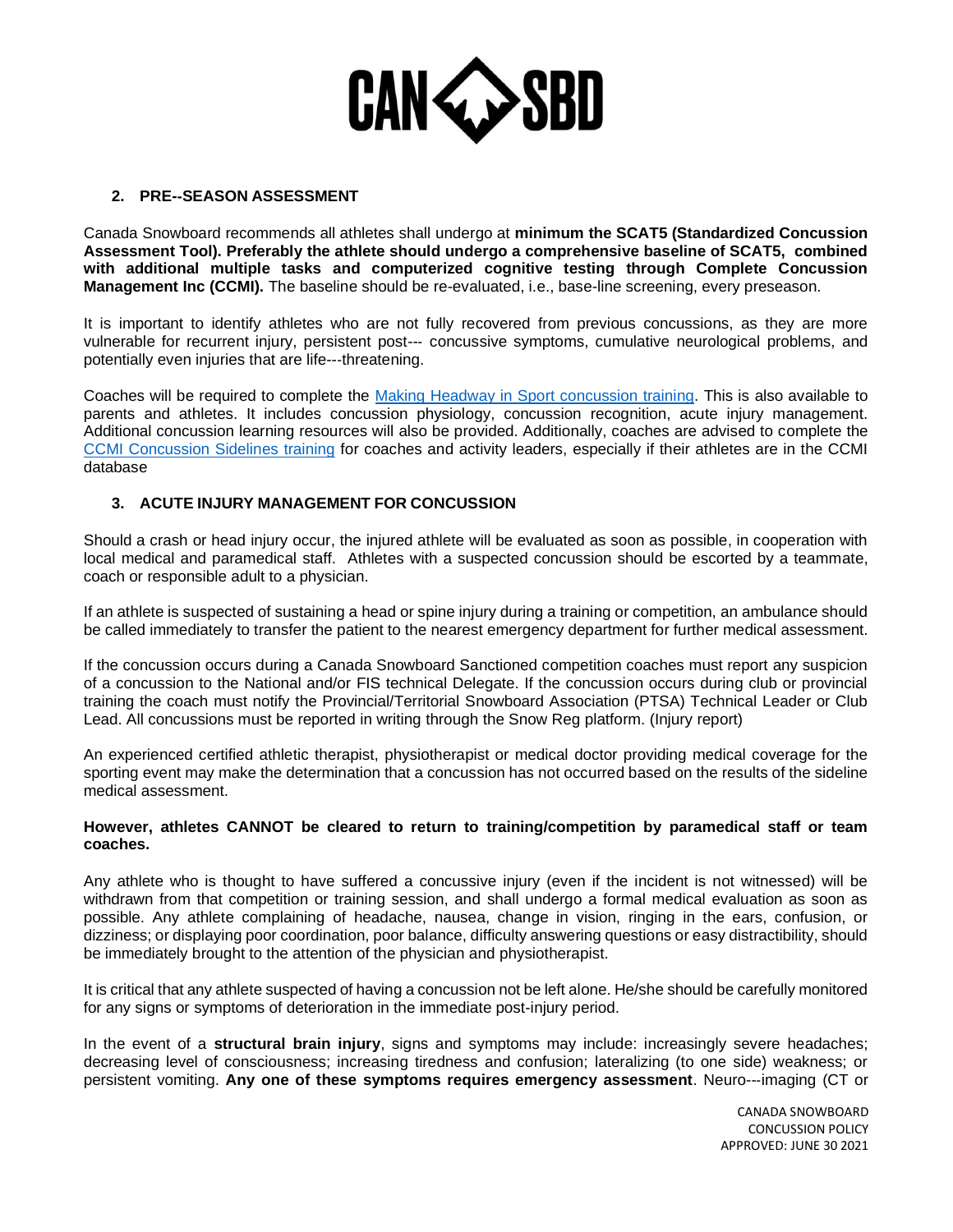

MRI) may be indicated. In such cases, if these tests are performed whilst undertaking travel, it is important to obtain copies of the **reports** as well as a CD with the **images** on it to bring back with the athletes to be reported to Canada Snowboard and the PTSAs.

### **4. POST INJURY MANAGEMENT**

The cornerstone of concussion management is **relative rest** until complete resolution of all symptoms. This includes both **physical** and **cognitive** or **mental rest.** Athletes should therefore remain in a quiet environment and avoid excessive exposure to stimulation such as television, computer, video games or text messaging. Meditation has been shown to help in recovery from concussion. It is important to realize that resting too long, more than 2-3 days, may prolong concussion symptoms and that a step wise gradual activation of symptom free activity is recommended by the Berlin Consensus Statement.

Athletes should avoid sleeping pills, e.g., imovane, restoril, xanax, halcion; anti-inflammatory medication, e.g., aspirin, ibuprofen, aleve; and narcotics or other analgesics within the first 48 hours of concussion, and only use thereafter based on physician recommendations.

# **5. RETURN TO SNOW & RETURN TO COMPETITION PROTOCOL (RTS, RTC)**

We will be using the **return to play guidelines** from the **Consensus Statement on Concussion in Sport from the Fifth International Conference on Concussion in Sport, Berlin 2016**. This is a step-wise process, each step being separated by a minimum of 24 hours.

The return to snowboarding progression is begun once the athlete has been off all medications and completely symptom-free for a minimum of 24 hours.

Progression to the next step only occurs if the athlete is completely asymptomatic at the current level. With any recurrence of even one of the concussive symptoms, the athlete should drop back to the previous asymptomatic level.

# **MODIFIED SIX (6) STEP PROGRESSIVE RETURN TO TRAINING/COMPETITION**

CANADA SNOWBOARD CONCUSSION POLICY APPROVED: JUNE 30 2021 Canada Snowboard (CS) practices collaborative medical management of concussion. The medical doctor (MD), physiotherapist (PT), neuropsychologist (NP), coaches, and athlete all work together to progress the athlete through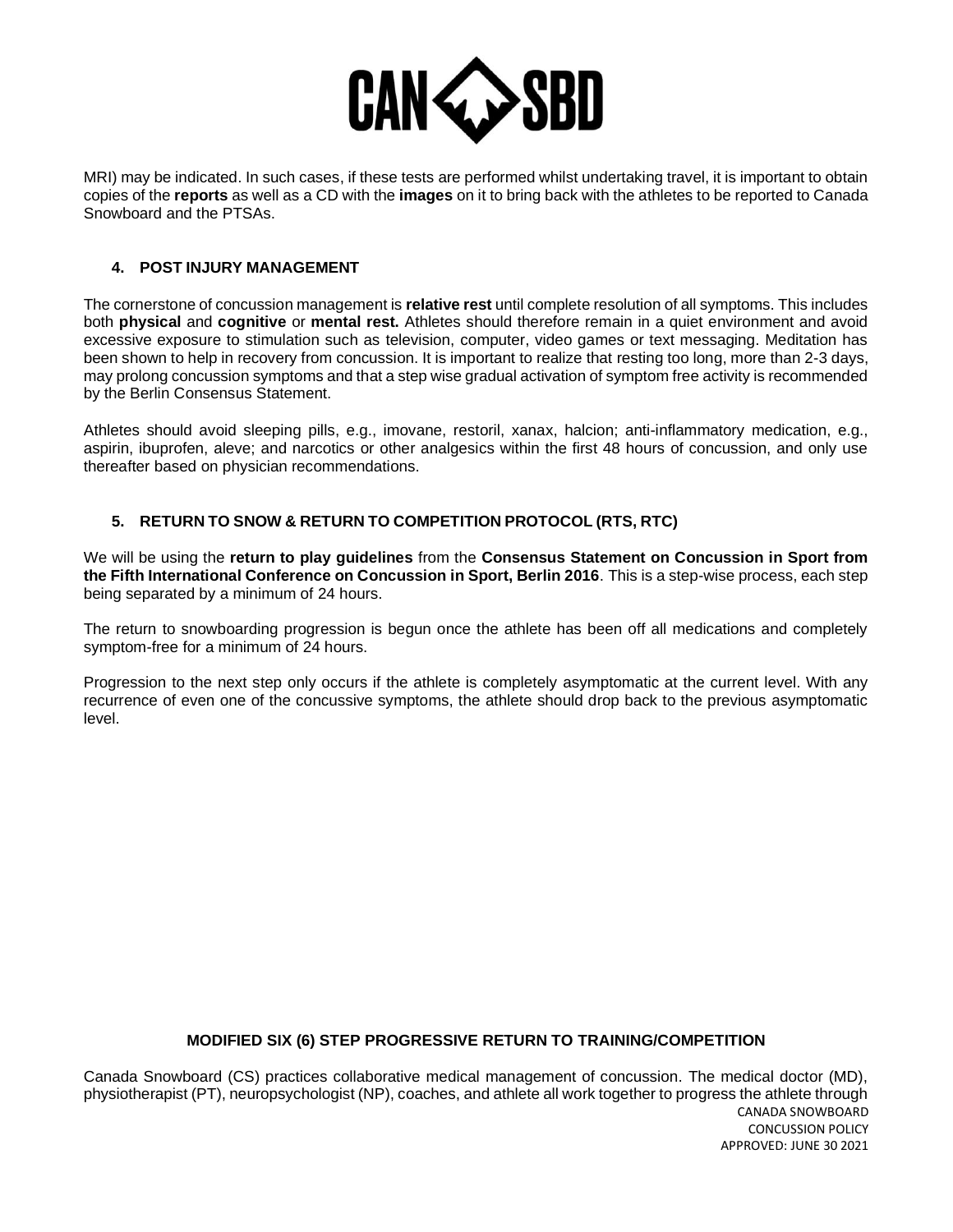

the concussion protocol and safely return them to snow. If the athlete is diagnosed with a concussion and progresses into the 6 step Return To Play, it is Canada Snowboard's protocol that the MD, PT and NP (if applicable) collaborate in an ongoing manner, and all must recommend clearing the athlete to return to snow. The coaches and athlete then need to clear for return to competition based on how the athlete performs once back on snow.

Notes:

- Each of these steps should be separated by at least 24 hours. Unless there are specific recommendations, the athlete must be completely asymptomatic at each stage in order to progress to the next stage.
- If there are ANY concussion-like symptoms during any one of the stages, drop back to the previous stage for another 24-hour asymptomatic period before attempting that stage again.
- Each stage with two stars (\*\*) represents a stage that must be carried out in the clinic and/or gym, and is under supervision of one of or combination of the MD or PT/qualified health professional.

# **1) STEP 1a Recognize the concussion.\*\***

If there is a mechanism of injury and/or there are signs and symptoms that indicate concussion, remove the athlete from play immediately.

# **2) STEP 1b Assessment followed by Relative Rest. (No Sport) \*\***

Coaches or parents must bring athletes to the local health authorities to undergo examination. If the athlete has completed a baseline with CCMI, go to the closest clinic. If the athlete has not completed a baseline through CCMI, the examination can be through the emergency room, or their family doctor if available. At this stage it is very important to thoroughly educate the athlete on the nature of injury and need for progressive safe return to sport to avoid second impact injury or long-term consequences. Research shows education and re-assurance are key in management and subsequent recovery from a concussion.

During this phase, instruct the concussed athlete that they:

- Do not engage in physical or mentally stimulating activity: restrict reading, texting, watching TV, movies, playing video games, computer work, driving and no unprescribed drugs or alcohol.
- Can go on a light 20-minute walk each day, do basic non-strenuous daily tasks, listen to light music, meditation or mindfulness, do light stretching, are allowed short rides as a passenger in a car, and are to sleep appropriately. Avoiding anything that increases symptoms.

Emerging evidence suggests that more than 3 days of complete rest may delay recovery. If symptoms continue beyond a few days, further visual, vestibular and cervical assessment is likely needed to assess their involvement and to direct further management.

**GOAL**: Allow the concussed brain to rest and recover. The brain has an energy imbalance caused by the concussion and is low in energy stores and just like any injury requires a downtime to start to recover.

# **3) STEP 2 Light cognitive activity**

Athlete should be monitored by their PT or qualified health professional and introduce treatment for cervical spine and easy visual and vestibular if indicated.

During this phase:

Brief periods of computer work, catching up on emails, reading a book, or watching TV (30-45 mins max even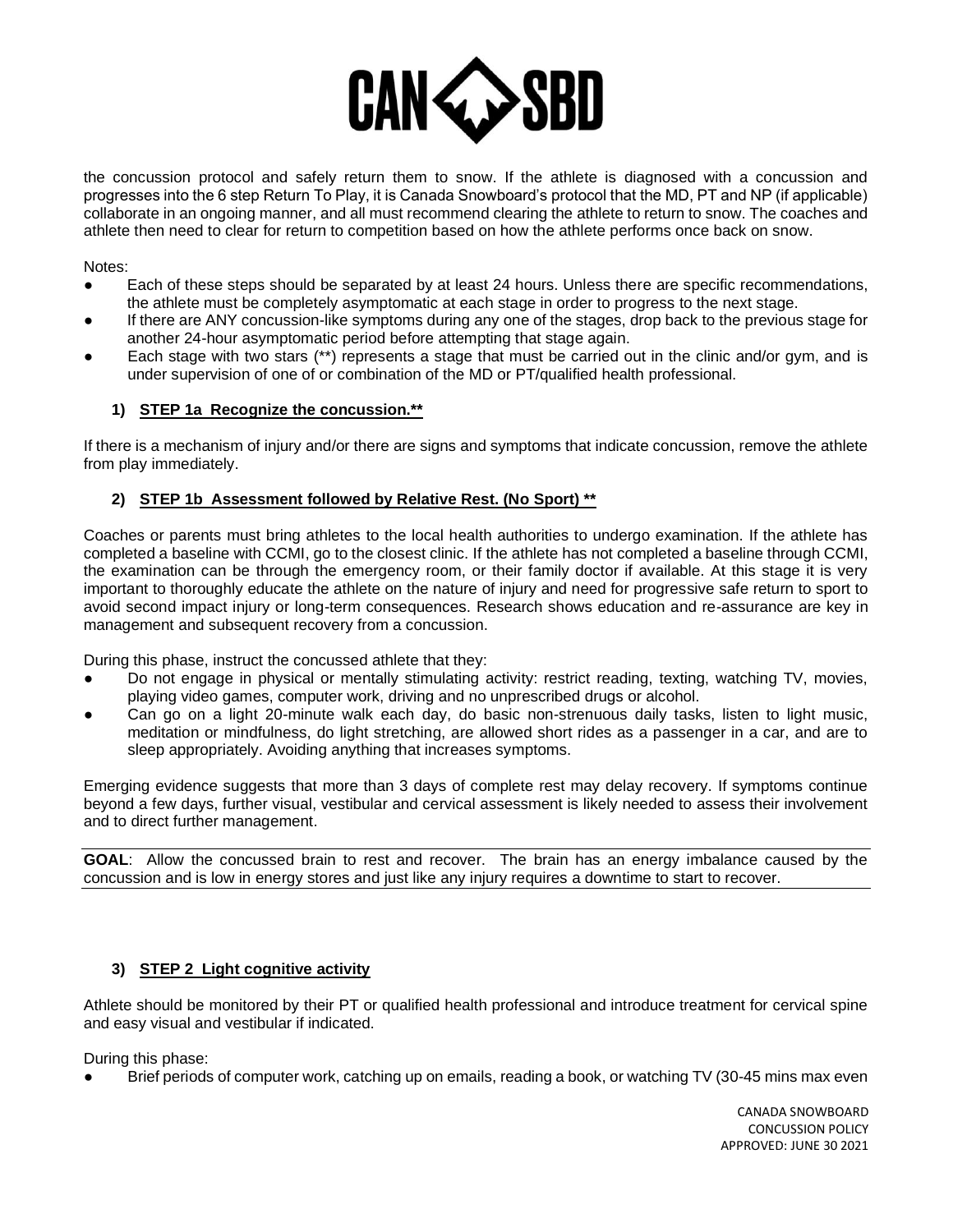

if feeling good.)

- Take regular brain breaks and switch between doing and thinking tasks, continue to go for light walks. Important to get on a regular sleep schedule, around 7 to 8 hours, and to minimize naps (not greater than 20 mins).
- Perform vestibular-visual rehab with PT if indicated.

Current evidence suggests no more than 10 days of rest. Minimizing educational/work time loss with accommodations generally improves outcome.

**GOAL**: Resume normal everyday activities like texting, reading, watching tv, light activities of daily living without over stressing the brain. Once able to do 45 minutes of mixed activity without symptoms progress to Step 3.

# **4) STEP 3 Light physical activity \*\***

Validated Graded Exertion treadmill/bike test (monitored by PT or qualified health professional. Bike test can use modified YMCA bike test or Buffalo Treadmill test if treadmill available.

If **any** symptoms are provoked, stop the test and record symptom threshold and then exercise at 80% of the symptom induced heart rate to build aerobic tolerance.

Do not produce symptoms of more than 3 point increase on overall condition score ranking from 0-10, from the baseline at start of exertion test (as per Buffalo Treadmill test protocol) **until more than 14 days post-concussion**.

Gradually build aerobic tolerance and improve % heart rate symptom free to 85% prior to progressing to step 4.

**GOAL**: To set a threshold parameter to start aerobic conditioning without creating symptoms and/or to be able to tolerate 85% of the predicated heart rate maximum with no symptoms. This means the brain is receiving adequate blood flow and starting to recover enough to be able to tolerate exercise induced stress.

#### **5) STEP 4a Sport relevant off-snow training \*\***

PT continues treatment and monitoring as indicated.

During this phase:

Return to the gym for more intense dry land training / weight exercises. Athlete can do individual drills like light hopping/sliding and agility. Do not involve athlete in any drills, which have the potential for contact. Keep the intensity low to moderate.

### **6) STEP 4b Increase intensity of sport relevant off-snow training**

**GOAL**: Challenge the brain and the body with increased physical and cognitive intensity using sport specific positions and dynamics in readiness for step 5, and Step 6 (return to snow).

#### **7) STEP 5 Ongoing/Re-assessment, High intensity aerobic and agility \*\***

Exertion and movement testing & re-testing of baseline / Physician for clearance for snowboarding.

PT re-test Scat 5, VOMS and exertion test such as the modified Blackhawks test, as developed by Complete Concussion Management. If zero symptoms, re-test IMPACT, against pre-injury test and then review findings with the Doctor (and NeuroPsychologist if involved). The athlete will consult one on one with the MD if at home.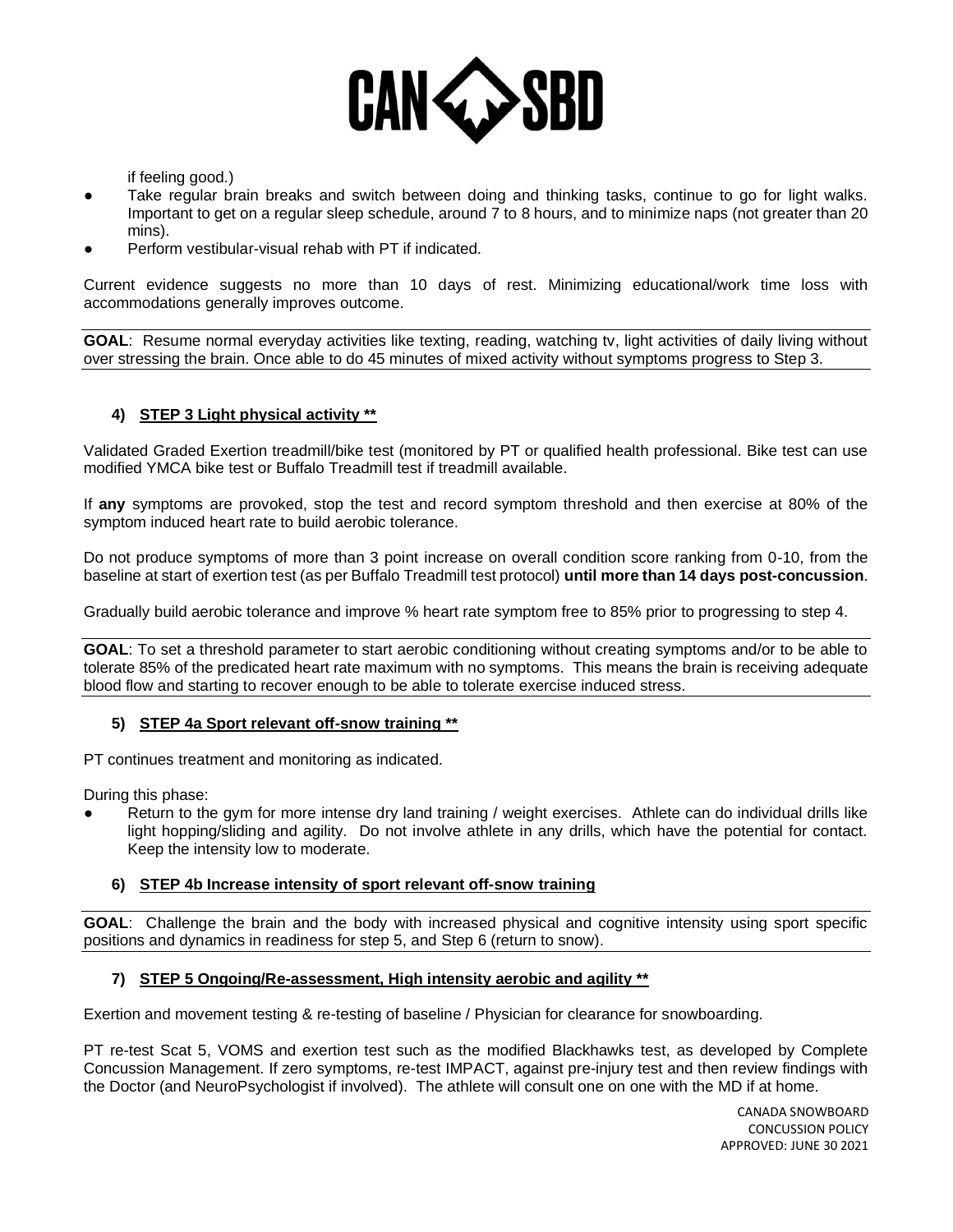

This protocol involves intense physical exertion. Please advise the athlete and monitor accordingly. Pass only if concussion symptoms are not provoked.

Notes:

- Modified Blackhawks Test (developed by Complete Concussion Management) is one test that can be used by CCMI clinics; however, there are other max exertions tests that may be administered.
- Impact website is impacttestonline.com This step will be administered for athletes with a pre injury baseline IMPACT.
- Medical staff needs to sign off that they have cleared the athlete for return to snow and that the athlete has been fully advised of risks of re-injury.
- Athlete signs off that they have been cleared and advised as well.
- If the team chooses not to follow all of the protocol steps then the reason for doing so needs to be documented.

**GOAL**: Tolerate high intensity physiological stress/exercise and plyometric/jumping movement patterns similar to those which occur with snowboarding without concussion symptoms, recover cognitively to prior baseline to allow for medical clearance for return to snow.

# **8) STEP 6a Return to Snow (RTS) \*\***

Once medically cleared, the athlete is allowed to participate in riding practice.

**GOAL**: Demonstrate ability to ride to full ability (same as prior to concussion) without any signs or symptoms of concussion.

# **Final clearance for full return to snowboarding competition (RTC) by coaches and athlete and medical team.**

#### **9) STEP 6b Full return to competition**

The athlete will then sign an informed consent letter acknowledging that they were explained the risks and willingly accept that risk upon returning to high-risk sport training and competition. (See attached example.)

#### **NOTE: When necessary an outside medical doctor may be asked to provide counselling on the risks of return to play and possible effects on cumulative concussions to an athlete returning to snow.**

Checklist prior to Return to Snow:

- ☐ Medical Doctor (MD)
- ☐ Physiotherapist (PT)
- $\Box$ 3<sup>rd</sup> party independent physician consult, if applicable
- ☐ Neuropscychologist (NP), if applicable
- ☐ Athlete informed consent signed
- ☐ Coach

### **Additional Details:**

- With this protocol, it will take a minimum of one week following complete resolution of symptoms before an athlete is able to return to his/her full activities.
- Assessment and follow---up "on the road" can be done by a physiotherapist, using the SCAT5 and the vestibular screening protocol. Repeat neurocognitive testing (ImPACT) may be performed once the athlete is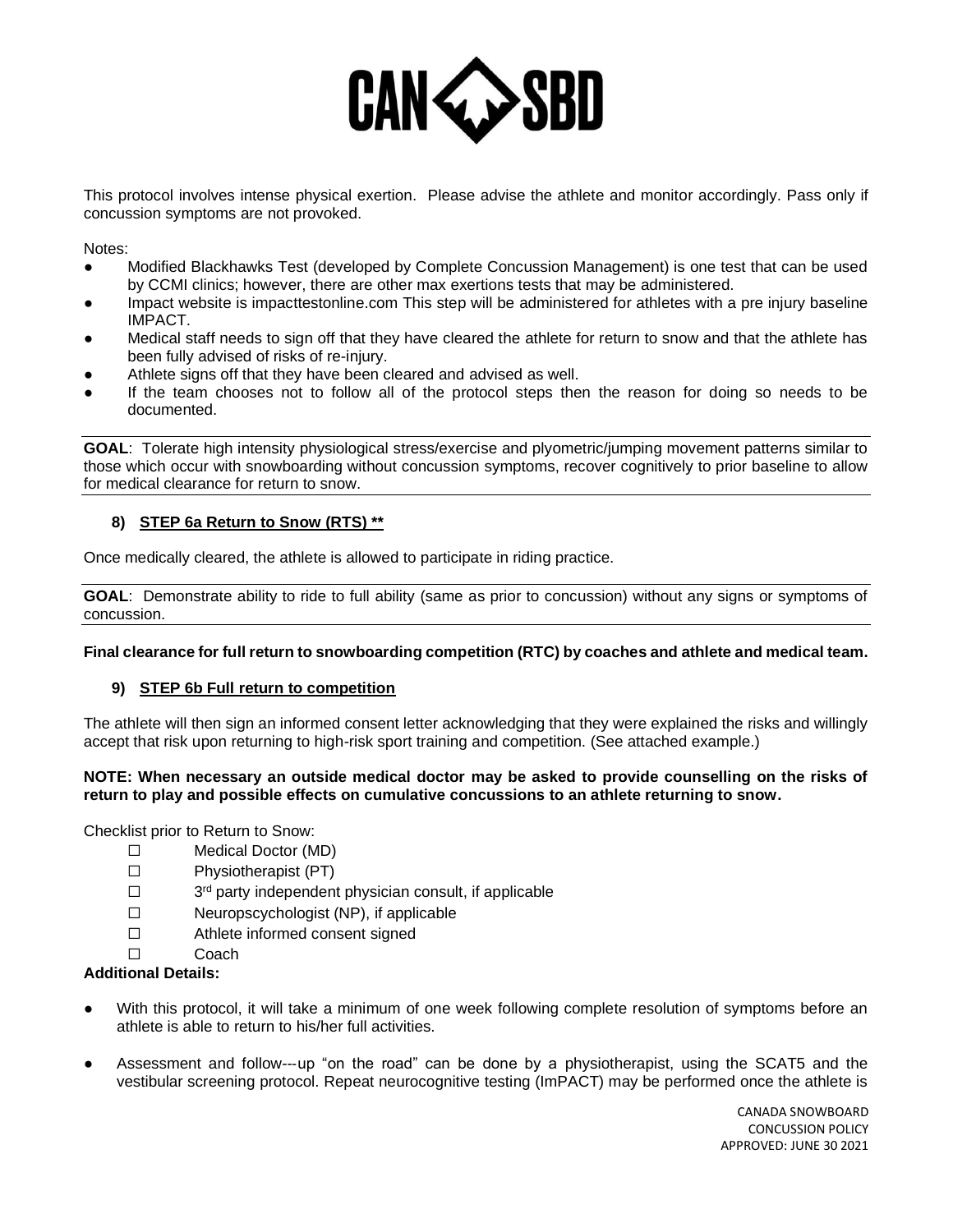

completely symptom free after step 4 and the athlete will require medical clearance before moving onto 'Step 6a - Return to Snow'.

- Most athletes with concussion will typically easily progress through these steps over 7--- 10 days. An athlete with a concussion where the athlete suffers persistent symptoms, specific sequelae, or prolonged cognitive impairment, or an athlete who has suffered multiple concussions, may require a prolonged period of asymptomatic rest ('Step 1b') as well as more time at each of the subsequent steps in the progression. In this case, a NeuroPsychologist's (NP) involvement will usually be sought and follow up neuropsychology testing will take place.
- If the athlete has returned home and has to remain away from training and competition for some time, he/she should be followed on a regular basis by a CCMI clinician/Concussion trained health professional and MD, who can keep the coach up---to---date on the athlete's progress, treatment and recovery. CCMI clinics can be easily searched on the internet.
- Other therapies that can be done at the same time include rehabilitation of any cervical (neck) symptoms, as well as visual and vestibular (balance) exercises and graded exertion therapy. Any athlete with persistent "somatic" symptoms after two weeks should be thoroughly re--‐evaluated. This may involve referral to a clinical neuropsychologist for more in--‐depth testing, and/or to a specialist in concussion (neurologist or neurosurgeon) for further management guidelines.